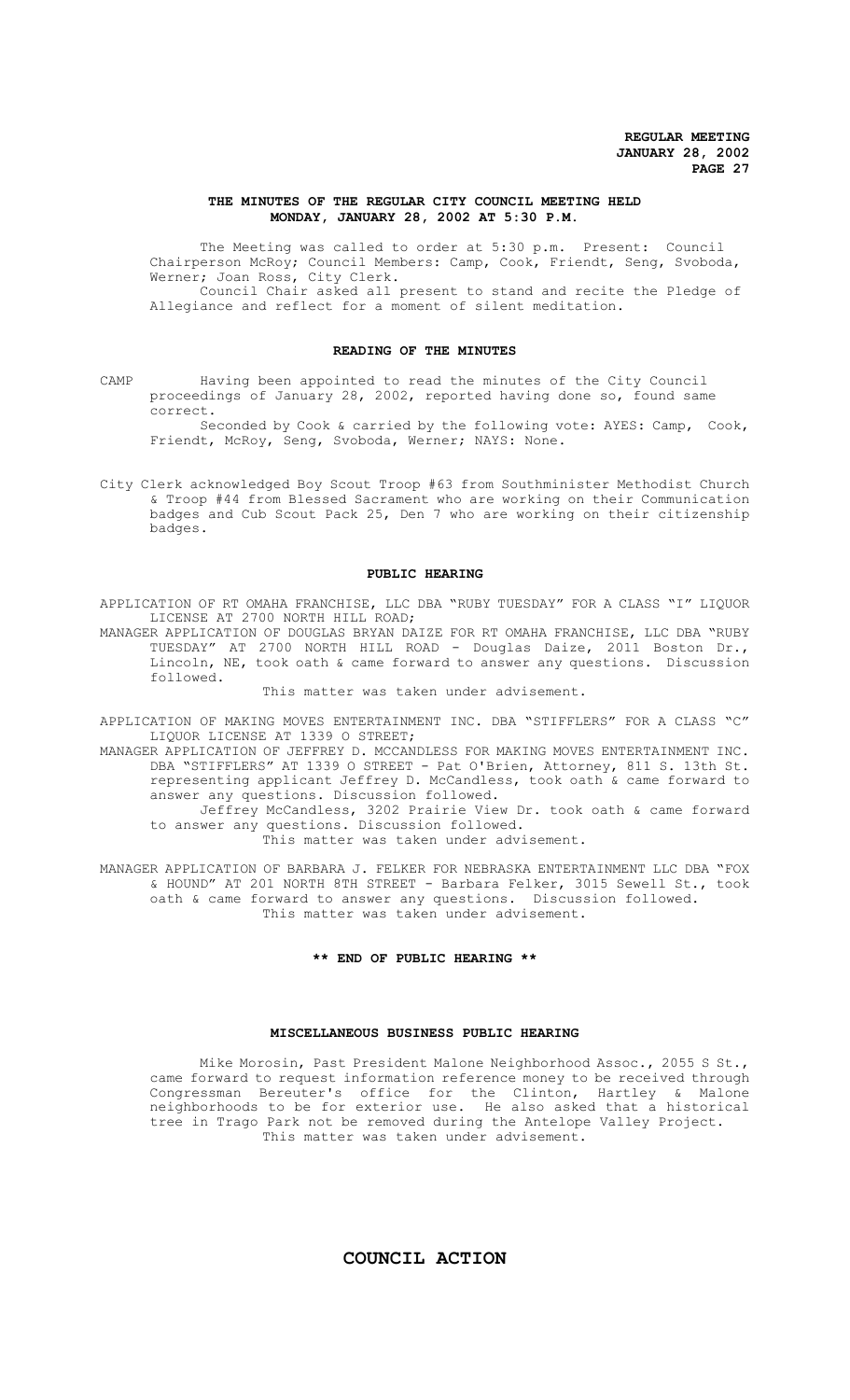#### **LIQUOR RESOLUTIONS**

APPLICATION OF RT OMAHA FRANCHISE, LLC DBA "RUBY TUESDAY" FOR A CLASS "I" LIQUOR LICENSE AT 2700 NORTH HILL ROAD - CLERK read the following resolution, introduced by Jon Camp, who moved its adoption for

approval:<br>A-81320 BE BE IT RESOLVED by the City Council of the City of Lincoln, Nebraska:

That after hearing duly had as required by law, consideration of the facts of this application, the Nebraska Liquor Control Act, and the pertinent City ordinances, the City Council recommends that the application of RT Omaha Franchise L.L.C. dba "Ruby Tuesday" for a Class .<br>" liquor license at 2700 North Hill Road, Lincoln, Nebraska, for the license period ending April 30, 2002, be approved with the condition that the premise complies in every respect with all city and state regulations. The City Clerk is directed to transmit a copy of this resolution to the Nebraska Liquor Control Commission.

Introduced by Jon Camp Seconded by Svoboda & carried by the following vote: AYES: Camp, Cook, Friendt, McRoy, Seng, Svoboda; NAYS: Werner.

MANAGER APPLICATION OF DOUGLAS BRYAN DAIZE FOR RT OMAHA FRANCHISE, LLC DBA "RUBY TUESDAY" AT 2700 NORTH HILL ROAD - CLERK read the following resolution, introduced by Jon Camp, who moved its adoption for approval:<br>A-<u>81321</u> WHEI

A-81321 MHEREAS, RT Omaha Franchise L.L.C. dba "Ruby Tuesday" located at 2700 North Hill Road, Lincoln, Nebraska has been approved for a Retail Class "I" liquor license, and now requests that Douglas Bryan Daize be named manager;

WHEREAS, Douglas Bryan Daize appears to be a fit and proper person to manage said business.

NOW, THEREFORE, BE IT RESOLVED by the City Council of the City of Lincoln, Nebraska:

That after hearing duly had as required by law, consideration of the facts of this application, the Nebraska Liquor Control Act, and the pertinent City ordinances, the City Council recommends that Douglas Bryan Daize be approved as manager of this business for said licensee. The City Clerk is directed to transmit a copy of this resolution to the Nebraska Liquor Control Commission.

Introduced by Jon Camp Seconded by Seng & carried by the following vote: AYES: Camp, Cook, Friendt, McRoy, Seng, Svoboda; NAYS: Werner.

APPLICATION OF MAKING MOVES ENTERTAINMENT INC. DBA "STIFFLERS" FOR A CLASS "C" LIQUOR LICENSE AT 1339 O STREET - PRIOR to reading:

38-4386

CAMP Moved its adoption for approval.

Seconded by Svoboda & **LOST** by the following vote: AYES: Camp, Svoboda; NAYS: Cook, Friendt, McRoy, Seng, Werner.

CLERK Read the following resolution, introduced by Coleen Seng, who moved its adoption for disapproval:<br>A-81322 BE IT RESOLVED by the City Co

BE IT RESOLVED by the City Council of the City of Lincoln, Nebraska:

That after hearing duly had as required by law, consideration of the facts of this application, the Nebraska Liquor Control Act, and the pertinent City ordinances, the City Council recommends that the application of Making Moves Entertainment Inc. dba "Stifflers" for a Class "C" liquor license for the license period ending October 31, 2002, at 1339 O Street, Lincoln, Nebraska, be refused for the following reasons:

1. The City Council has determined that the existing population of the City of Lincoln and the projected population growth of the City of Lincoln and within the area to be served are inadequate to support the proposed license.

2. The City Council has determined that the existing licenses are adequately serving the area.

3. The City Council has determined that issuance of the license would not be compatible with the nature of the neighborhood.

4. The applicant has not demonstrated the propriety of the issuance of such license.

5. The issuance of the license will not be required by the present or future public convenience and necessity.

BE IT FURTHER RESOLVED that the City Clerk is directed to transmit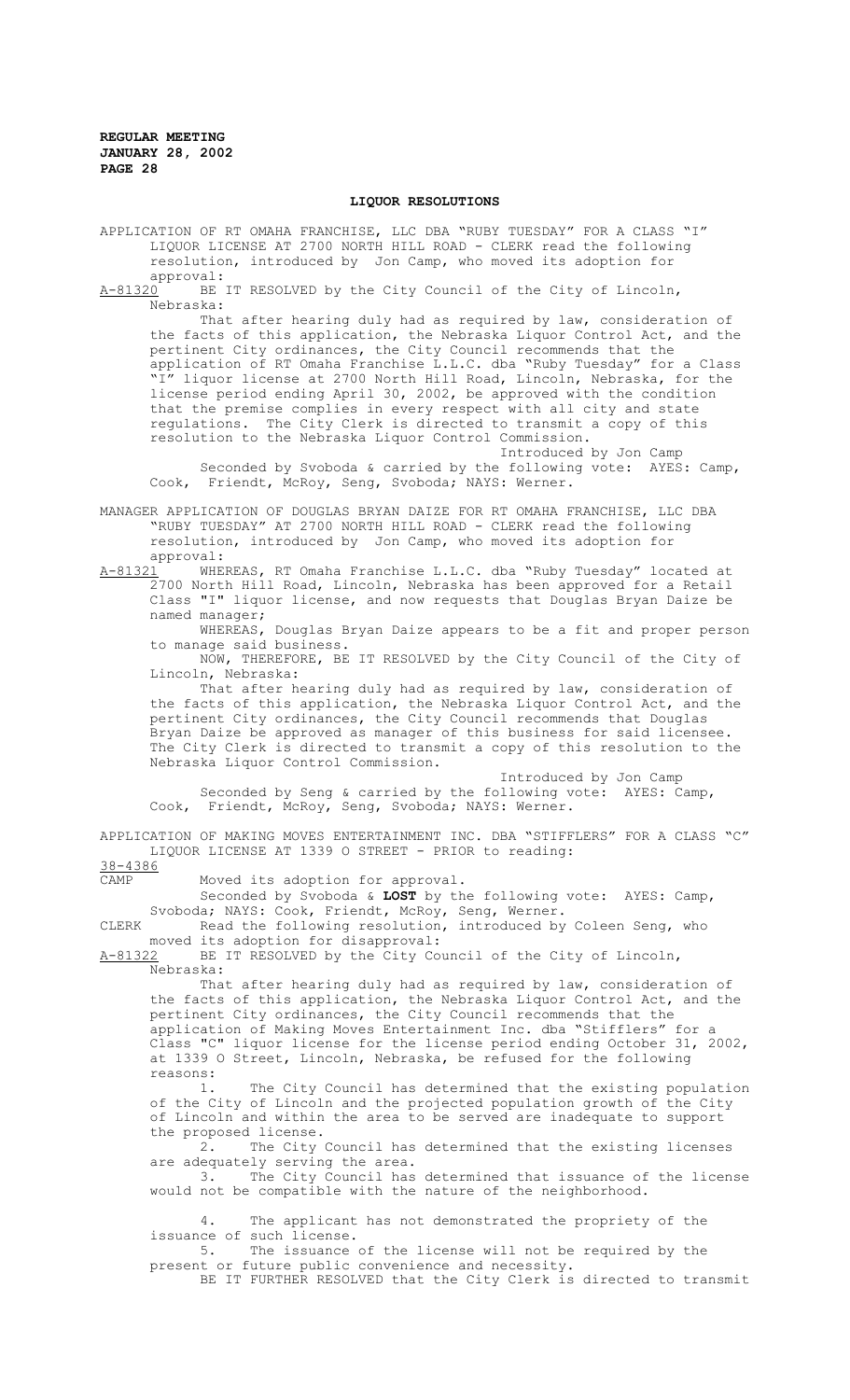a copy of this resolution to the Nebraska Liquor Control Commission. Introduced by Coleen Seng Seconded by Cook & carried by the following vote: AYES: Camp, Cook, Friendt, McRoy, Seng, Svoboda; NAYS: Werner.

MANAGER APPLICATION OF JEFFREY D. MCCANDLESS FOR MAKING MOVES ENTERTAINMENT INC. DBA "STIFFLERS" AT 1339 O STREET - CLERK read the following resolution, introduced by Jon Camp, who moved its adoption for

disapproval:<br>A-81323 BE IT I BE IT RESOLVED by the City Council of the City of Lincoln, Nebraska:

That after hearing duly had as required by law, consideration of the facts of this application, the Nebraska Liquor Control Act, and the pertinent City ordinances, the City Council recommends that the application of Jeffrey D. McCandless as manager of Making Moves Entertainment Inc. dba "Stifflers" located at 1339 O Street, Lincoln, Nebraska, be denied. The City Clerk is directed to transmit a copy of this resolution to the Nebraska Liquor Control Commission.

Introduced by Jon Camp

Seconded by Svoboda & carried by the following vote: AYES: Camp, Cook, Friendt, McRoy, Seng, Svoboda; NAYS: Werner.

MANAGER APPLICATION OF BARBARA J. FELKER FOR NEBRASKA ENTERTAINMENT LLC DBA "FOX & HOUND" AT 201 NORTH 8TH STREET - CLERK read the following resolution, introduced by Jon Camp, who moved its adoption for

approval:<br><u>A-81324</u> WHE WHEREAS, Nebraska Entertainment L.L.C. dba "Fox & Hound" located at 201 North 8th Street, Lincoln, Nebraska has been approved for a Retail Class "I" liquor license, and now requests that Barbara J. Felker be named manager;

WHEREAS, Barbara J. Felker appears to be a fit and proper person to manage said business.

NOW, THEREFORE, BE IT RESOLVED by the City Council of the City of Lincoln, Nebraska:

That after hearing duly had as required by law, consideration of the facts of this application, the Nebraska Liquor Control Act, and the pertinent City ordinances, the City Council recommends that Barbara J.<br>Felker be approved as manager of this business for said licensee. The Felker be approved as manager of this business for said licensee. City Clerk is directed to transmit a copy of this resolution to the Nebraska Liquor Control Commission.

Introduced by Jon Camp Seconded by Svoboda & carried by the following vote: AYES: Camp, Cook, Friendt, McRoy, Seng, Svoboda, Werner; NAYS: None.

MANAGER APPLICATION OF REBECCA P. HASKINS FOR GAS N SHOP INC. DBA "GAS N SHOP" AT THE FOLLOWING LOCATIONS: 4401 N. 27TH STREET, 5500 SUPERIOR STREET, 3003 N. 70TH STREET, 1140 N. 48TH STREET, 1001 S. 13TH STREET, 5560 S. 48TH STREET SUITE 1, 2142 N. COTNER, 3010 CORNHUSKER HIGHWAY, 400 W. CORNHUSKER HIGHWAY, 1545 CORNHUSKER HIGHWAY, 2801 O STREET, 3201 WEST O STREET, 951 WEST O STREET - PRIOR to reading:

38-4390

CAMP Moved adoption for approval.

Seconded by Svoboda & **LOST** by the following vote: AYES: Camp, McRoy, Svoboda; NAYS: Cook, Friendt, Seng, Werner.

CLERK read the following resolution, introduced by Terry Werner, who moved its adoption for disapproval:

A-81328 BE IT RESOLVED by the City Council of the City of Lincoln, Nebraska:

That after hearing duly had as required by law, consideration of the facts of this application, the Nebraska Liquor Control Act, and the pertinent City ordinances, the City Council recommends that the application of Rebecca P. Haskins as manager of Gas N Shop Inc. dba "Gas N Shop" located at 4401 N. 27th Street, 5500 Superior Street, 3003 N. 70th Street, 1140 N. 48th Street, 1001 S. 13th Street 5560 S. 48th Street Suite 1, 2142 N. Cotner, 3010 Cornhusker Highway, 400 W.

Cornhusker Highway, 1545 Cornhusker Highway, 2801 O Street, 3201 West O Street, and 951 West O Street, Lincoln, Nebraska, be denied. The City Clerk is directed to transmit a copy of this resolution to the Nebraska Liquor Control Commission.

Introduced by Terry Werner Seconded by Seng & carried by the following vote: AYES: Cook, Friendt, Seng, Werner; NAYS: Camp, McRoy, Svoboda.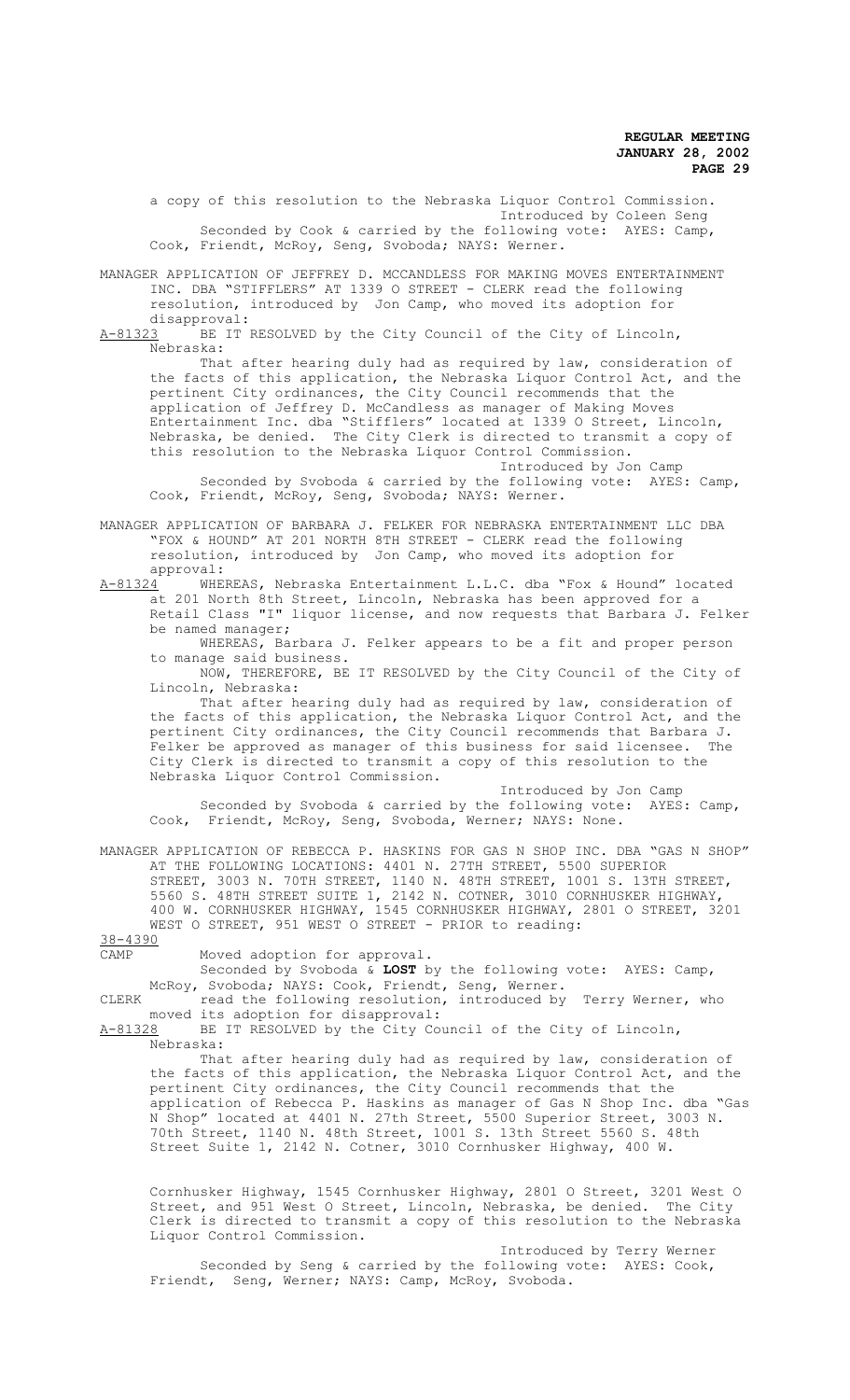#### **ORDINANCES - 2ND READING - NONE**

#### **RESOLUTIONS**

SETTING HEARING DATE OF FEB. 11, 2002 AT 1:30 P.M. FOR THE APP. OF BRACKHAN DANCE DIRECTIVES LLC DBA "THE DELRAY BALLROOM" FOR A CLASS "I" LIQUOR LICENSE AT 817 R STREET - CLERK read the following resolution, introduced by Glenn Friendt, who moved its adoption:

A-81325 BE IT RESOLVED by the City Council, of the City of Lincoln, that a hearing date is hereby fixed for Mon., February 11, 2002, at 1:30 p.m. or as soon thereafter as possible in the City Council Chambers, County-City Building, 555 S. 10th St., Lincoln, NE, for the App. of Brackhan Dance Directive LLC dba "The Delray Ballroom" for a Class "I" Liquor License at 817 R Street.

If the Police Dept. is unable to complete the investigation by said time, a new hearing date will be set.

Introduced by Glenn Friendt Seconded by Seng & carried by the following vote: AYES: Camp, Cook, Friendt, McRoy, Seng, Svoboda, Werner; NAYS: None.

SETTING HEARING DATE OF FEBRUARY 11, 2002 AT 1:30 P.M. FOR APP. OF ALFREDO BARRERA DBA AY CHIHUAHUA FOR A CLASS I LIQUOR LICENSE LOCATED AT 2050 CORNHUSKER HIGHWAY - CLERK read the following resolution, introduced by Glenn Friendt, who moved its adoption:

A-81326 BE IT RESOLVED by the City Council, of the City of Lincoln, that a hearing date is hereby fixed for Mon., February 11, 2002, at 1:30 p.m. or as soon thereafter as possible in the City Council Chambers, County-City Building, 555 S. 10th St., Lincoln, NE, for the App. of Alfredo Barrera dba "AY Chihuahua" for a Class "I" Liquor License at 2050 Cornhusker Highway.

If the Police Dept. is unable to complete the investigation by said time, a new hearing date will be set.

Introduced by Glenn Friendt Seconded by Seng & carried by the following vote: AYES: Camp, Cook, Friendt, McRoy, Seng, Svoboda, Werner; NAYS: None.

SPECIAL PERMIT 1237A - APPLICATION OF U.S. BANK TO CONSTRUCT A 40 SQUARE FOOT GROUND SIGN IN THE FRONT YARD ON PROPERTY GENERALLY LOCATED AT SOUTH 27TH STREET AND WOODS BLVD. - CLERK read the following resolution, introduced by Jonathan Cook, who moved its adoption:

38-4389 WHEREAS, US Bank has submitted an application designated as Special Permit No. 1237A for authority to construct a 40 square foot ground sign in the front yard on property located at South 27th Street and Woods Blvd., and legally described to wit:

Lots 36, 37, and 38, Block 1, Bishop Heights, located in the Southwest Quarter of Section 6, Township 9 North, Range 7 East, Lancaster County, Nebraska;

WHEREAS, the real property adjacent to the area included within the site plan for this ground sign will not be adversely affected; and

WHEREAS, said site plan together with the terms and conditions hereinafter set forth are consistent with the intent and purpose of Title 27 of the Lincoln Municipal Code to promote the public health, safety, and general welfare.

NOW, THEREFORE, BE IT RESOLVED by the City Council of the City of Lincoln, Nebraska:

That the application of US Bank, hereinafter referred to as "Permittee", to construct a 40 square foot ground sign in the front yard, on the property legally described above, be and the same is hereby granted under the provisions of Section 27.63.170 of the Lincoln Municipal Code upon condition that construction and operation of said ground sign be in strict compliance with said application, the site plan, and the following additional express terms, conditions, and requirements:

1. This permit approves a 40 square foot, 7 foot high ground sign in the front yard as shown on the approved site plan. This is in lieu of any other pole or ground sign on the premise.<br>2. Before receiving building permits: Before receiving building permits:

a. The Permittee must complete the following instructions and submit the documents and plans to the Planning Department office for review and approval.<br>i Revise the site plan to include all Revise the site plan to include all of the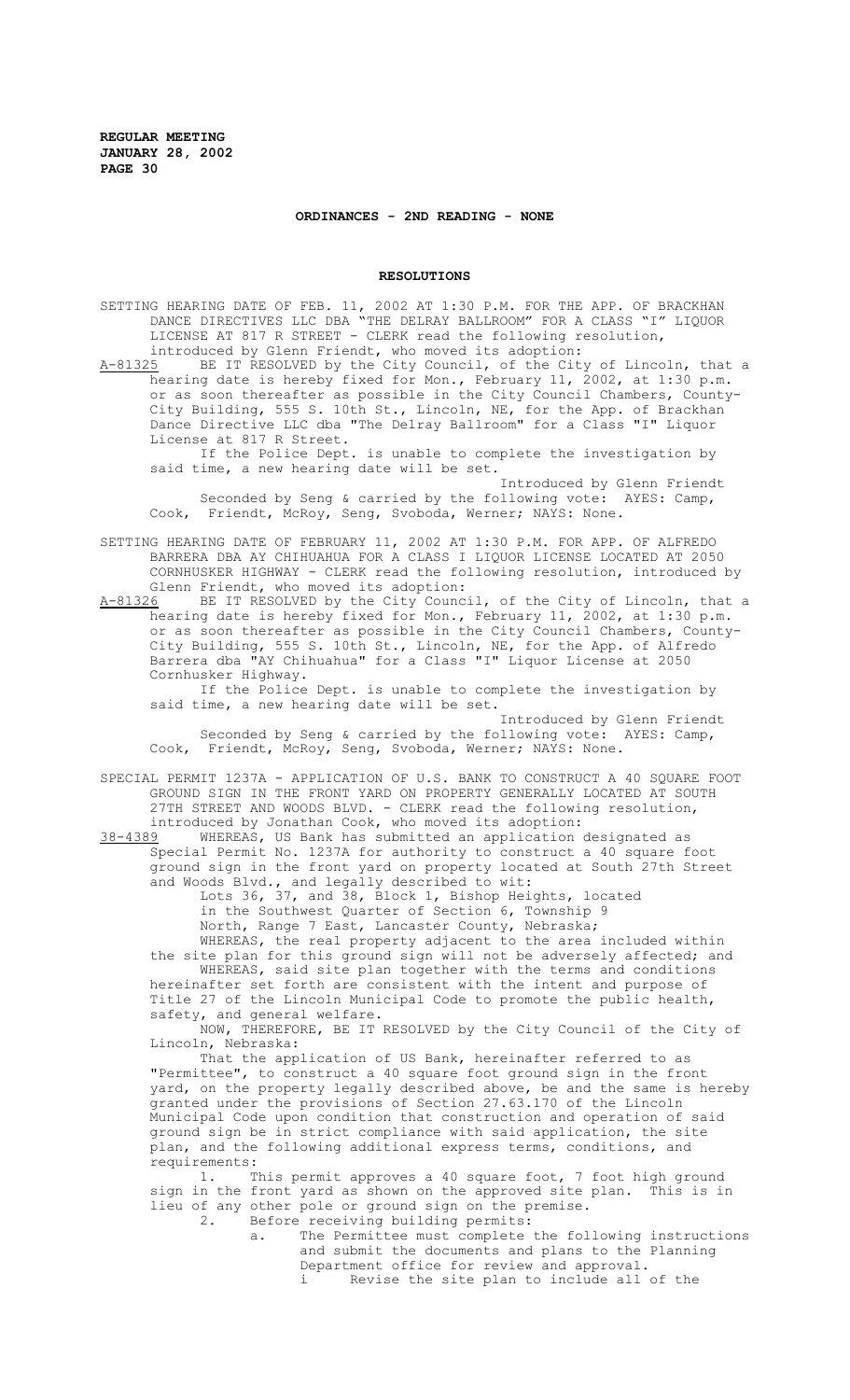property covered by Special Permit 1237 as amended by this approval.

- ii. Five copies of the approved site plan.
- b. The City Council must have approved Change of Zone No. 3347.
- c. The construction plans must conform to the approved plans.

3. Before constructing this sign all development and construction must conform to the approved plans.

4. All privately-owned improvements, including landscaping must be permanently maintained by the Permittee.<br>5. The site plan approved by this

The site plan approved by this permit shall be the basis for all interpretations of setbacks, yards, locations of buildings, location of parking and circulation elements, and similar matters.

6. The terms, conditions, and requirements of this resolution shall be binding and obligatory upon the Permittee, its successors, and assigns. The building official shall report violations to the City Council which may revoke the special permit or take such other action as may be necessary to gain compliance.

7. The Permittee shall sign and return the City's letter of acceptance to the City Clerk within 30 days following approval of the special permit, provided, however, said 30-day period may be extended up to six months by administrative amendment. The City Clerk shall file a copy of the resolution approving the special permit and the letter of acceptance with the Register of Deeds, filing fees therefor to be paid in advance by the Permittee.

8. The site plan as approved with this resolution voids and supersedes all previously approved site plans, however all resolutions approving previous permits remain in force unless specifically amended by this resolution.

Introduced by Jonathan Cook Seconded by Svoboda & **LOST** by the following vote: AYES: None; NAYS: Camp, Cook, Friendt, McRoy, Seng, Svoboda, Werner.

ACCEPTING THE REPORT OF NEW AND PENDING CLAIMS AGAINST THE CITY AND APPROVING DISPOSITION OF CLAIMS SET FORTH THEREIN FOR THE PERIOD OF DECEMBER 1 - 31, 2001 - (CLAIM OF RICHARD HEDRICK) - CLERK read the following resolution, introduced by Glenn Friendt, who moved its adoption: A-81329 BE IT RESOLVED by the City Council of the City of Lincoln,

Nebraska:

That the claims listed in the attached report, marked as Exhibit "A", dated January 2, 2002, of various new and pending tort claims filed against the City of Lincoln with the Office of the City Attorney or the Office of the City Clerk, as well as claims which have been disposed of, are hereby received as required by Neb. Rev. Stat. \$ 13-905 (Reissue 1997). The dispositions of claims by the Office of the City Attorney, shown by the attached report, are hereby approved: DENIED ALLOWED

Richard Hedrick 50.00 The City Attorney is hereby directed to mail to the various claimants listed herein a copy of this resolution which shows the final disposition of their claim.

 Introduced by Glenn Friendt Seconded by Camp & carried by the following vote: AYES: Camp, Cook, Friendt, McRoy, Seng, Svoboda, Werner; NAYS: None.

#### **PETITIONS & COMMUNICATIONS**

INFORMAL PETITION TO CONSTRUCT A SANITARY SEWER DISTRICT AT OLD CHENEY STREET, 62ND STREET EAST APPROXIMATELY 1800 FEET +/- SUBMITTED BY GARY KORT, JERRY & KIT DIMON, & ROBERT & HOLLY BECK - CLERK presented said petition which was referred to the Public Works Dept.

INFORMAL PETITION TO CREATE A PAVING DISTRICT FOR THE SAUNDERS STREET AREA FROM SPRINGFIELD DR. TO 12<sup>TH</sup> STREET SUBMITTED BY JAMES A. MASTERA OF CORNHUSKER BANK - CLERK presented said petition which was referred to the Public Works Dept.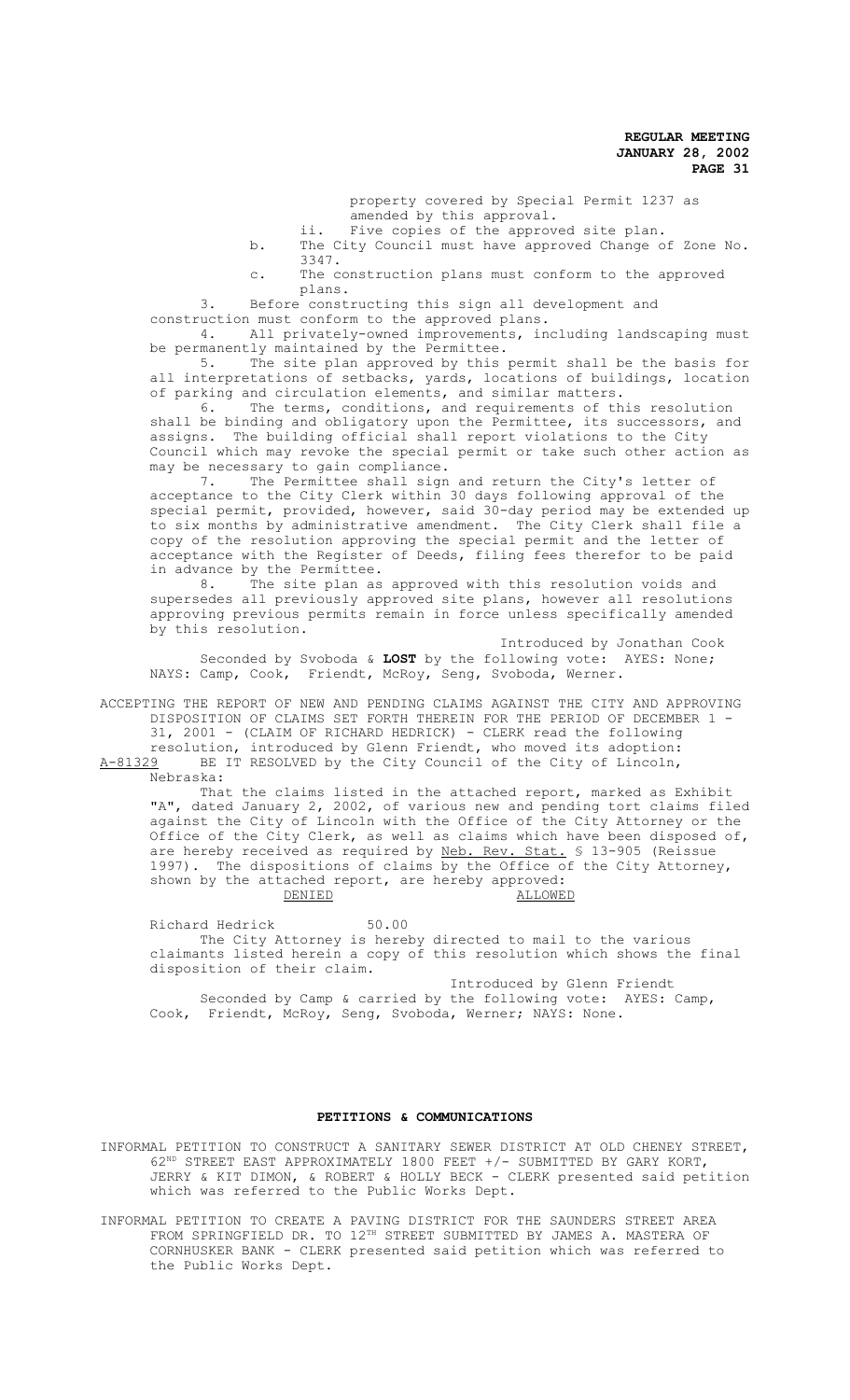FORMAL PETITION TO VACATE THE NORTH-SOUTH ALLEY FROM THE SOUTH LINE OF VACATED M STREET TO THE NORTH LINE OF THE EAST-WEST ALLEY IN BLOCK 83 ORIGINAL LINCOLN SUBMITTED BY JOHN WOOLLAM PRESIDENT OF COTSWALD MANAGEMENT L.L.C. - CLERK presented said petition which was referred to the Law Dept.

## **REPORTS OF CITY OFFICERS**

- CLERK'S LETTER & MAYOR'S APPROVAL OF ORDINANCES & RESOLUTIONS PASSED ON Jan. 14, 2002 - CLERK presented said report which was placed on file in the Office of the City Clerk.
- INVESTMENT OF FUNDS FOR JANUARY 7 JANUARY 11, 2002 CLERK read the following resolution, introduced by Glenn Friendt, who moved its adoption:
- A-81327 BE IT HEREBY RESOLVED BY THE CITY COUNCIL of the City of Lincoln, Nebraska:

That the attached list of investments be confirmed and approved, and the City Treasurer is hereby directed to hold said investments until maturity unless otherwise directed by the City Council. (Investments for January 7 - January 11, 2002.)

Introduced by Glenn Friendt Seconded by Seng & carried by the following vote: AYES: Camp, Cook, Friendt, McRoy, Seng, Svoboda, Werner; NAYS: None.

- REPORT FROM CITY TREASURER OF TELECOMMUNICATIONS OCC. TAX FOR THE MONTH OF Jan.,2001 - Dec., 2001: Premiere Comm.; Oct., 2001: Incomnet Comm.; Oct. - Dec., 2001: OneStar Long Distance, Netifice Comm., Opex, Matrix, IDT Corp.; Dec., 2001; Nextel West, VarTec, Big Planet, Long Distance of Mich., WorldXchange, Association Adm., I-Link, Zone Telecomm., Affinity Network, WWC License dba Cellular One, NPCR dba Nextel, XO Long Distance, NOSVA, Working Assets Funding, Tracfone Wireless, Tri-M, Gobalcom , Glyphics, RSL COM USA, Touch 1 Comm., Lightyear, NOS, COMDATA, GTC, Singk Billing dba Asian American Assoc., Quest, Touch America, Trans National, Atlas, LCI Int'l., Operator Comm., One Call Comm., Primus Tele., AT&T, Business Telecom., ACN Comm; Jan., 2001 thru Dec., 2001: Talk Com. - CLERK presented said report which was placed on file in the Office of the City Clerk. **(20)**
- Report of Utilicorp United for Franchise Tax for the month of December, 2001 CLERK presented said report which was placed on file in the Office of the City Clerk. **(16-1)**
- REQUEST OF PUBLIC WORKS TO SET THE HEARING DATE OF MONDAY, FEBRUARY 25, 2002 AT 5:30 P.M. AND PLACE ON THE FORMAL CITY COUNCIL AGENDA THE FOLLOWING:<br>02-9 TO PROVIDE AUTHORITY TO CONSTRUCT A 6-INCH WATER MAIN, MARLBOROUG TO PROVIDE AUTHORITY TO CONSTRUCT A 6-INCH WATER MAIN, MARLBOROUGH ROAD FROM THE EXISTING HYDRANT SOUTH APPROXIMATELY 700 FEET MORE OR LESS, AND ASSESS THE COST THEREOF AGAINST THE BENEFITTED PROPERTIES.
	- 02-10 MAIN, OAKS HOLLOW FROM THE EXISTING HYDRANT SOUTH APPROXIMATELY 700 FEET MORE OR LESS, AND ASSESS THE COST THEREOF AGAINST THE BENEFITTED PROPERTIES - CLERK requested to have hearing date on Mon., February 25, 2002 at 5:30 p.m.

SENG So moved.

- Seconded by Seng & carried by the following vote: AYES: Camp, Cook, Friendt, McRoy, Seng, Svoboda, Werner; NAYS: None.
- 2001 ANNUAL REPORT OF THE LINCOLN COMMISSION ON HUMAN RIGHTS CLERK presented said report which was placed on file in the Office of the City Clerk. **(3)**

MONTHLY REPORT OF CITY TREASURER FOR CASH ON HAND AT THE CLOSE OF BUSINESS DECEMBER 31, 2001 - CLERK presented said report which was placed on file in the Office of the City Clerk. **(5-21)**

#### **ORDINANCES - 1ST READING**

CHANGE OF ZONE 3348 - AMENDING TITLE 27 OF THE LINCOLN MUNICIPAL CODE TO CHANGE REFERENCES FROM "COMMUNITY SEWAGE SYSTEM" AND "INDIVIDUAL SEWAGE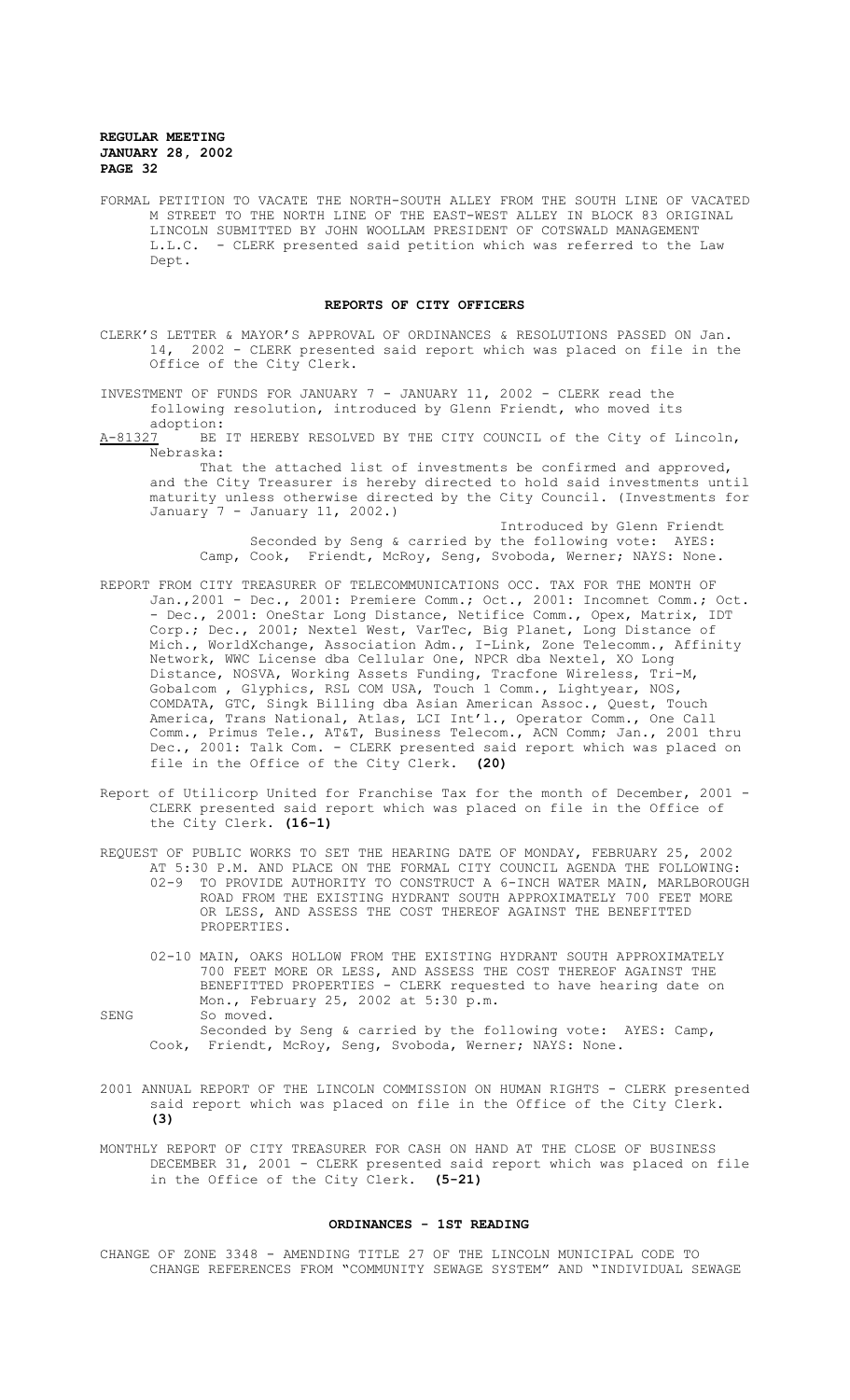DISPOSAL SYSTEM" TO "COMMUNITY WASTEWATER WORKS" AND "ON-SITE WASTEWATER TREATMENT SYSTEM" TO BE CONSISTENT WITH RECENT AMENDMENTS TO TITLE 24 - CLERK read an ordinance, introduced by Glenn Friendt, amending Section 27.65.070 of the Lincoln Municipal Code to change references from community sewage system and individual sewage disposal system to community wastewater works and on-site wastewater treatment system, respectively; and repealing Section 27.65.070 of the Lincoln Municipal Code as hitherto existing, the first time.

- VACATING THE EAST 18 FEET OF NORTH 8TH STREET ABUTTING LOT 6, BLOCK 30, ORIGINAL PLAT OF LINCOLN AND THE SOUTH 6 FEET OF R STREET ABUTTING LOTS 5 AND 6, BLOCK 30, ORIGINAL PLAT OF LINCOLN AND THE SOUTH 6 FEET OF R STREET ABUTTING THE EAST 18 FEET OF NORTH 8TH STREET, LINCOLN, LANCASTER COUNTY, NEBRASKA - CLERK read an ordinance, introduced by Glenn Friendt, vacating a portion of North 8th and R Streets, and retaining title thereto in the City of Lincoln, Lancaster County, Nebraska, the first time.
- AMENDING THE CORPORATE LIMITS OF THE CITY BY ANNEXING APPROXIMATELY 44.58 ACRES OF PROPERTY GENERALLY LOCATED AT SOUTH 80TH STREET MIDWAY BETWEEN PINE LAKE ROAD AND OLD CHENEY ROAD - CLERK read an ordinance, introduced by Glenn Friendt, amending Section 10 of Ordinance No. 8730, passed May 17, 1965, as last amended by Section 1 of Ordinance No. 17927, passed November 5, 2001, prescribing and defining the corporate limits of the City of Lincoln, Nebraska; and repealing Section 10 of Ordinance No. 8730 passed May 17, 1965, as last amended by Section 1 of Ordinance No. 17927, passed November 5, 2001, as hitherto existing, the first time.

#### **ORDINANCES - 3RD READING**

ACCEPTING THE OFFER OF EIGER CORP. TO DEDICATE THE RIGHT-OF-WAY FOR SOUTH 91ST STREET LOCATED BETWEEN PINE LAKE ROAD AND NEBRASKA HIGHWAY 2 - CLERK read an ordinance, introduced by Jon Camp, accepting Eiger Corp.'s offer to dedicate the right-of-way for South 91st Street located between Pine Lake Road and Nebraska Highway No. 2, the third time.

CAMP Moved to pass an ordinance as read.

Seconded by Seng & carried by the following vote: AYES: Camp, Cook, Friendt, McRoy, Seng, Svoboda, Werner; NAYS: None. The ordinance, being numbered **#17957**, is recorded in Ordinance Book 25, Page

CHANGE OF ZONE 3345 - APPLICATION OF WHITEHEAD OIL COMPANY FOR A CHANGE OF ZONE FROM H-1 INTERSTATE COMMERCIAL TO H-3 HIGHWAY COMMERCIAL ON PROPERTY GENERALLY LOCATED ON THE SOUTHEAST CORNER OF NORTH 56TH STREET AND INTERSTATE 80 - CLERK read an ordinance, introduced by Jon Camp, amending the Lincoln Zoning District Maps attached to and made a part of Title 27 of the Lincoln Municipal Code, as provided by Section 27.05.020 of the Lincoln Municipal Code, by changing the boundaries of the districts established and shown thereon, the third time.

CAMP Moved to pass an ordinance as read.

Seconded by Seng & carried by the following vote: AYES: Camp, Cook, Friendt, McRoy, Seng, Svoboda, Werner; NAYS: None. The ordinance, being numbered **#17958**, is recorded in Ordinance Book 25, Page

- CHANGE OF ZONE 3347 AMENDING SECTION 27.69.160 OF THE LINCOLN MUNICIPAL CODE TO PROVIDE FOR INCREASED SQUARE FOOTAGE OF SIGNAGE AND PLACEMENT OF A SIGN IN A REQUIRED YARD IN CONNECTION WITH A SPECIAL PERMIT FOR A PARKING LOT. **(IN CONNECTION W/02-7, 02R-2)** - CLERK read an ordinance,
- introduced by Jon Camp, amending Section 27.69.160 of the Lincoln Municipal Code to provide for increased square footage of signage and placement of a sign in a required yard in connection with a special permit for a parking lot; and repealing Section 27.69.160 of the Lincoln Municipal Code as hitherto existing, the third time. CAMP Moved to pass an ordinance as read.
- Seconded by Seng & carried by the following vote: AYES: None; NAYS: Camp, Cook, Friendt, McRoy, Seng, Svoboda, Werner. The ordinance, having **LOST**, was assigned File **#38-4387**, & was placed on file in the Office of the City Clerk.
- CHANGE OF ZONE 3340 APPLICATION OF U.S. BANK FOR A CHANGE OF ZONE FROM R-1 RESIDENTIAL TO B-1 LOCAL BUSINESS ON PROPERTY GENERALLY LOCATED AT SOUTH 27TH STREET AND WOODS BOULEVARD. **(IN CONNECTION W/02-3, 02R-2)** - CLERK read an ordinance, introduced by Jon Camp, amending the Lincoln Zoning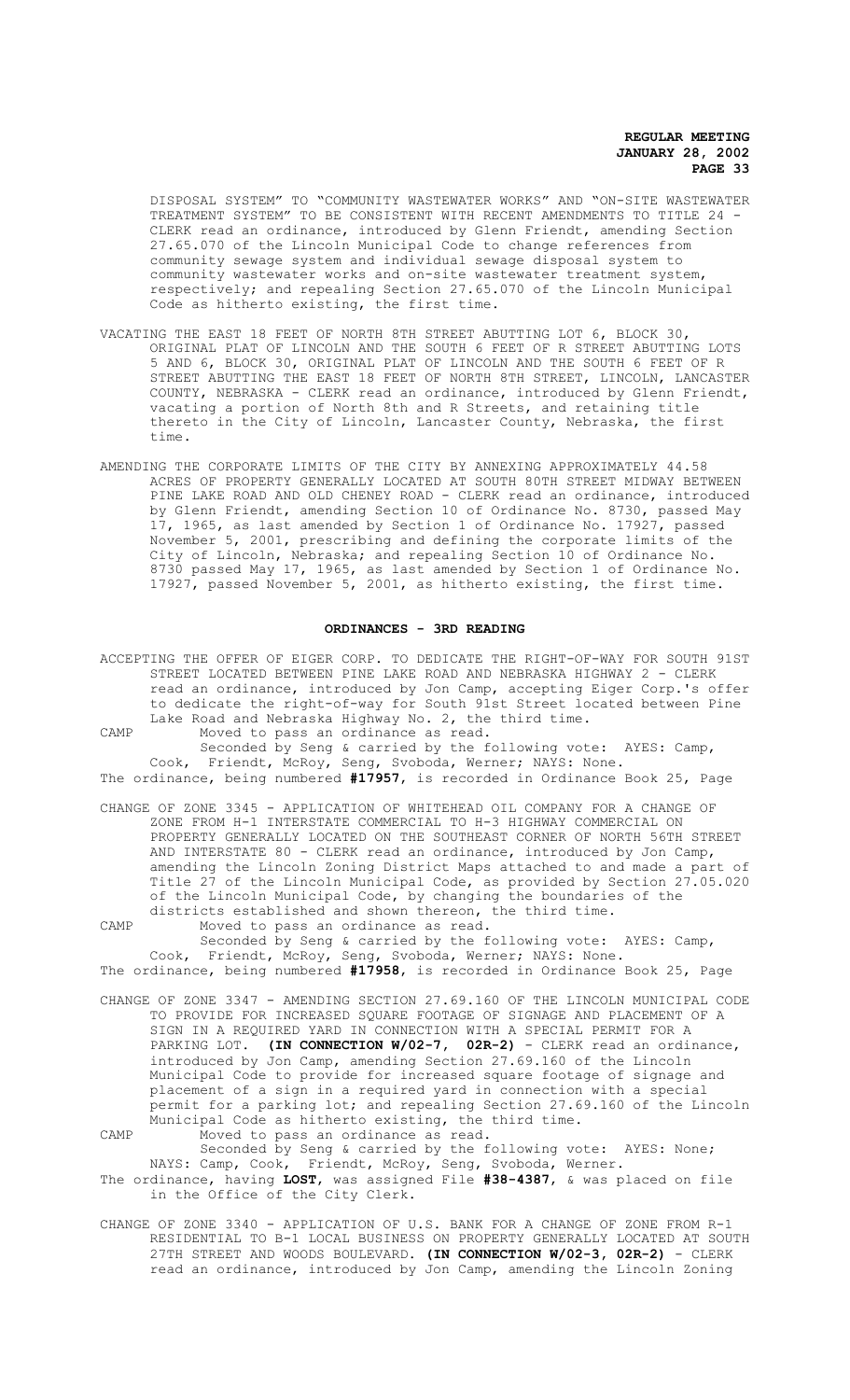District Maps attached to and made a part of Title 27 of the Lincoln Municipal Code, as provided by Section 27.05.020 of the Lincoln Municipal Code, by changing the boundaries of the districts established and shown thereon, the third time.

- CAMP Moved to pass an ordinance as read. Seconded by Svoboda & carried by the following vote: AYES: Camp, Svoboda; NAYS: Cook, Friendt, McRoy, Seng, Werner.
- The ordinance, having **LOST**, was assigned File **#38-4388**, & was placed on file in the Office of the City Clerk.
- AMENDING TITLE 26 OF THE LINCOLN MUNICIPAL CODE TO MODIFY THE DEFINITIONS OF<br>"COMMUNITY WASTEWATER SYSTEM" AND "INDIVIDUAL WASTEWATER SYSTEM" TO BE "COMMUNITY WASTEWATER SYSTEM" AND "INDIVIDUAL WASTEWATER SYSTEM" CONSISTENT WITH RECENT AMENDMENTS TO TITLE 24 TO IMPLEMENT STATE REGULATORY REGULATIONS - CLERK read an ordinance, introduced by Jon Camp, amending Title 26 of the Lincoln Municipal Code relating to the Land Subdivision Ordinance by repealing Section 26.07.060 to repeal the definition of community wastewater system; by repealing Section 26.07.123 to repeal the definition of individual wastewater system; by amending Section 26.07.127 to define on-site wastewater treatment system; by adding a new section 26.07.128 to define outlot; by adding a new section numbered 26.07.240 to define wastewater works; by amending Sections 26.11.015, 26.11.038, 26.11.039, 26.11.040, and 26.27.040 to change references from community wastewater systems and individual wastewater systems to wastewater works and on-site wastewater treatment systems, respectively; and repealing Sections 26.07.127, 26.11.015, 26.11.038, 26.11.039, 26.11.040, and 26.27.040 of the Lincoln Municipal Code as hitherto existing, the third time. CAMP Moved to pass an ordinance as read.

Seconded by Svoboda & carried by the following vote: AYES: Camp, Cook, Friendt, McRoy, Seng, Svoboda, Werner; NAYS: None. The ordinance, being numbered **#17959**, is recorded in Ordinance Book 25, Page

AMENDING THE PAY SCHEDULES OF EMPLOYEES WHOSE CLASSIFICATIONS ARE ASSIGNED TO THE PAY RANGE PREFIXED BY THE LETTER "A" BY CREATING THE POSITION OF "PARKS OPERATIONS COORDINATOR" - CLERK read an ordinance, introduced by Jon Camp, amending Section 1 of Ordinance No. 17897 relating to the pay schedules of employees whose classifications are assigned to the pay range which is prefixed by the letter "A" by creating the job classification of "Parks Operations Coordinator", the third time.

CAMP Moved to pass an ordinance as read.

Seconded by Seng & carried by the following vote: AYES: Camp, Cook, Friendt, McRoy, Seng, Svoboda, Werner; NAYS: None. The ordinance, being numbered **#17960**, is recorded in Ordinance Book 25, Page

#### **MISCELLANEOUS BUSINESS**

#### **PENDING LIST -**

CAMP Moved to extend the Pending List to February 4, 2002. Seconded by Seng & carried by the following vote: AYES: Camp, Cook, Friendt, McRoy, Seng, Svoboda, Werner; NAYS: None.

## **UPCOMING RESOLUTIONS -**

APPROVING THE PINE LAKE HEIGHTS SOUTH AGREEMENT FOR THE INSTALLATION OF OFF-SITE TRANSPORTATION IMPROVEMENTS BETWEEN THE CITY AND RIDGE DEVELOPMENT AND SOUTHVIEW INC. FOR THE DESIGN, CONSTRUCTION, AND ALLOCATION OF COSTS RELATING TO THE STREET IMPROVEMENTS OF USE PERMIT NO. 134 AND PRELIMINARY PLAT NO. 00029 GENERALLY LOCATED AT 27TH STREET, SOUTH 40TH STREET, AND YANKEE HILL ROAD - CLERK requested to delay Bill No. 02R-12 until accompanying documents come forward. SENG So moved. Seconded by Friendt & carried by the following vote: AYES: Camp,

Cook, Friendt, McRoy, Seng, Svoboda, Werner; NAYS: None.